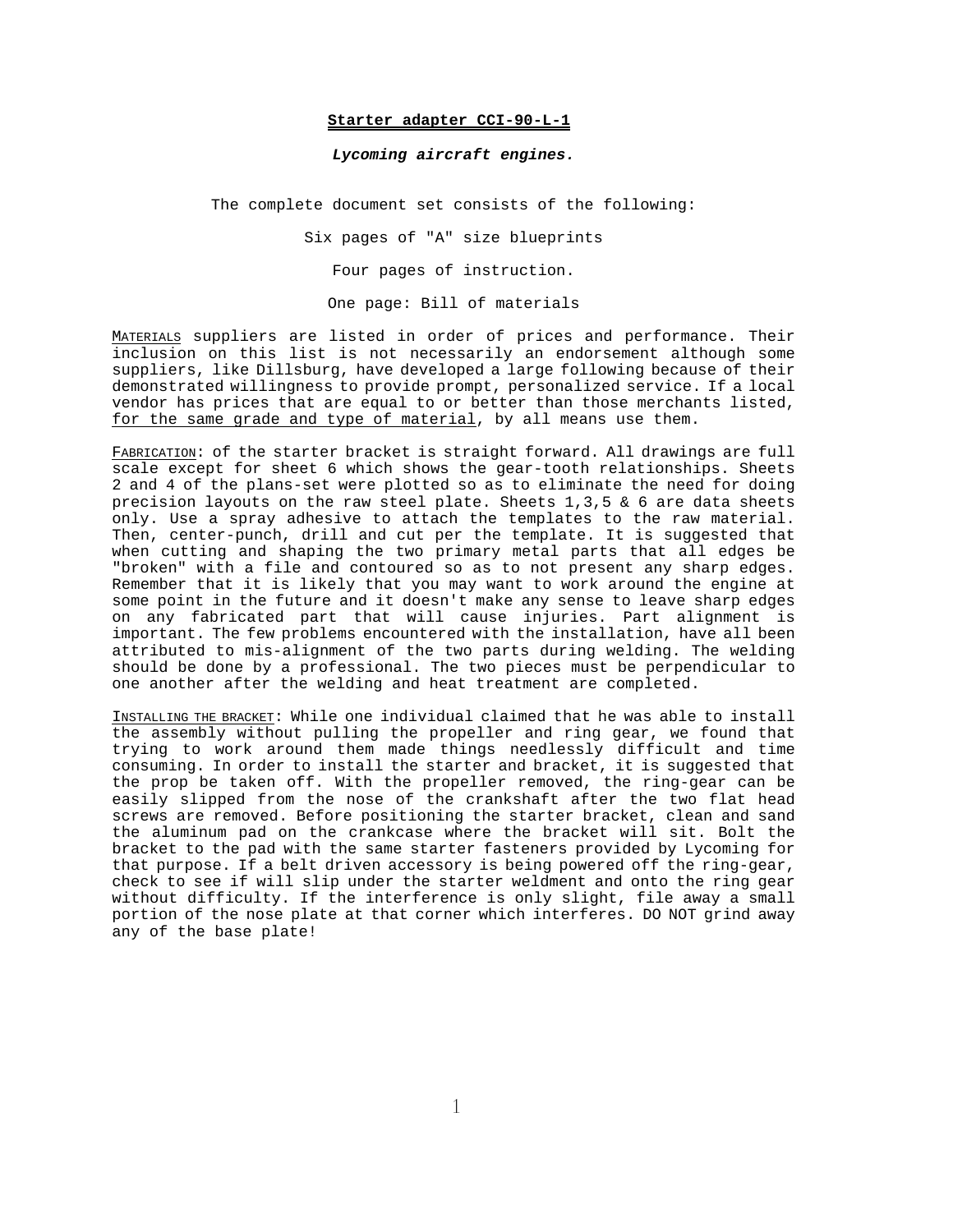## PAGE TWO

CAUTION: the new bracket is thinner than the base of the original starter. Take care that the bolts are not so long that they bottom. Either cut the bolts to size or purchase new bolts. Use new split washers to insure that the bracket is properly grounded electrically to the crankcase of the engine. Safety wire the four fasteners which secure the bracket to the engine.

INSTALLING THE STARTER: Position the starter within the bracket and secure using the two 10 mm bolts specified in the bill of materials. Be sure to use star washers under the head of the both bolts. Snug the bolts up finger tight only.

Using channel lock pliers, or their equivalent, grip the nose of the pinion gear and carefully pull the pinion gear out of the starter it's full travel. The return spring is not a light one so you'll have to assert yourself. While holding the gear in the full extended position with the pliers, use your other hand to slip a single-edge razor blade or thin feeler gauge behind the gear. This will keep the spring from snatching the gear back into the starter housing. The pinion gear is now in a position that will facilitate clearance checking and adjustment.

Now position the Lycoming ring gear on the nose of the crankshaft, checking for interference with the starter pinion. Do not force anything. Rotate both the ring gear and starter pinion so as to obtain the tooth orientation depicted on diagram six of the enclosed plans. Using a 1/16 inch drill bit as a feeler gauge, test the tooth clearance as shown. Note that you are checking from the square top of a ring gear tooth to the square root of a pinion tooth.

If the clearance is not sufficient, remove the ring-gear and starter and slightly elongate the "B" hole in the direction of travel needed until the drill bit slips freely between the teeth. The large pinion access hole is oversize to accommodate the small amount of travel needed and should not require enlargement for this process. Once proper tooth clearance has been established, torque the two ten mm bolts to 30 foot pounds and safety wire both to each other using appropriate safety wire and accepted methods. Carefully remove the razor or feeler gauge from behind the pinion. Watch your fingers when the pinion is snapped back! Now reinstall the ring-gear and propeller.

ELECTRICAL CONNECTIONS: Attach the existing heavy starter cable. Keep the cable length as short as possible and secure it to the engine using appropriate straps. This starter has a built in solenoid so no external solenoid is needed. If your aircraft is equipped with a starter solenoid which is activated by a grounding circuit, you should remove the solenoid completely and replace the two heavy cables that were on either side to one unit. Convert the grounding circuit to a simple switched circuit. If there is no such circuit and no existing wires, you must run a hot wire from the electrical buss, through a starter button or switch on your panel and from there to the solenoid contact on the starter. The wire gauge for that circuit should minimally be 18. 16 gauge is better but the most important factor in determining the wire gauge is the length of the cable run. The solenoid draws little current in activating the starter, so don't over do it.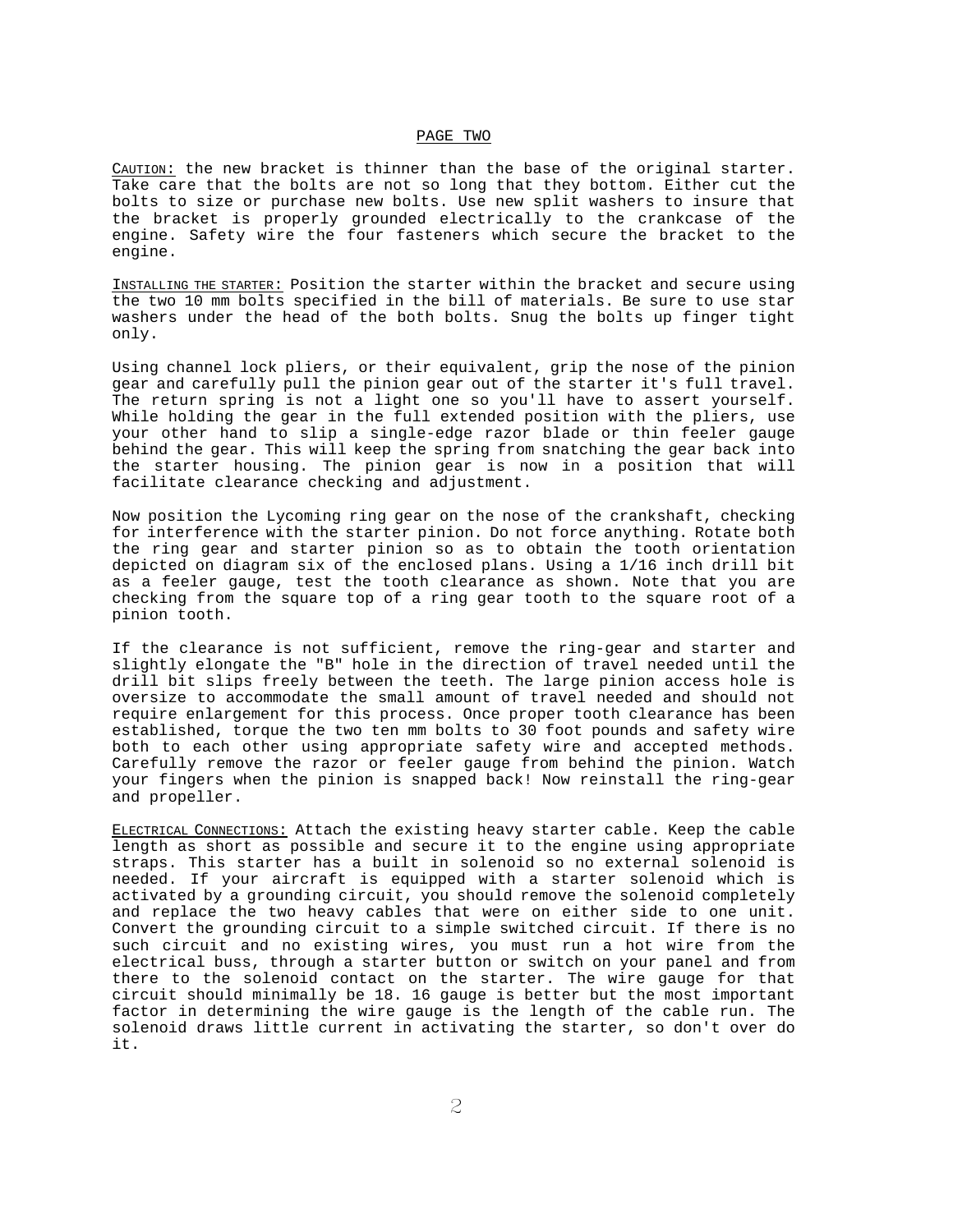### PAGE THREE

RING-GEARS: Lycoming engines use ring gears either with 122 or 149 teeth with the 122 being the most popular. This installation is optimized for the 122 tooth ring gear which is the gear that Lycoming chooses to use on all the O-235's and the larger 0-540's and O-720's. The mid range power plants (O-320's and 360's) are equipped with 149 tooth ring gears and while the starter can be made to work with that ring-gear, we don't recommend it. The tooth contact pattern is not optimized and we believe that a detrimental wear pattern could eventually occur. We have been assured by mechanics in the field that all Lycoming ring gears are mutually interchangeable across the entire Lycoming piston engine line. If you have a 149 tooth ring gear, we suggest you consider swapping for the 122 tooth unit.

PROPER GROUNDING: Check the existing ground strap (if there is one). If there is any doubt regarding it's capacity or ability to support the current drawn by the starter, replace the strap with one of a larger size. Remember that starters are the single highest electrical consumers on the aircraft and will only perform properly when the current can be fed through adequate circuitry.

If there is no ground strap, you must provide one from the engine to the airframe or, if a composite or wooden aircraft, you must provide a return ground all the way back to the battery. Woven belt type ground straps are relatively inexpensive, are designed to withstand engine vibrations without failure and can be purchased locally at auto-parts stores. The test aircraft, Long-Ez N-67EB, uses soft copper plumbing pipe as the ground buss with a good grade of multistrand welding cable running through its center as the other current carrying leg.

The ground strap can be attached almost anywhere on the engine but the closer to the starter, the better. You can attach a belt type ground strap, using a star washer, to the newly fabricated starter bracket with one of the four bolts that secures the bracket to the engine pad. Conventional, round battery cables are usually too thick to be used in the narrow space between the starter motor and the bracket.

CAUTION: Do not attempt to fasten a grounding strap with one of the two ten mm bolts! Aside from the fact that this compromises the physical integrity of the starter/bracket installation, there is very little clearance between the moving ring gear and the starter. You run the risk of entangling the strap in the ring gear when the engine is running!

SOME PRECAUTIONS REGARDING FASTENERS: The aero-space industry has been plagued with bogus bolts whose makers portray them as aircraft grade when they are, in fact, considerably lower in tensile strength. The two 10 mm x 1.25 pitch bolts specified on the bill of materials were carefully chosen to satisfy the demands of this application. Do not substitute common automotive grade bolts such as supplied by auto-parts stores!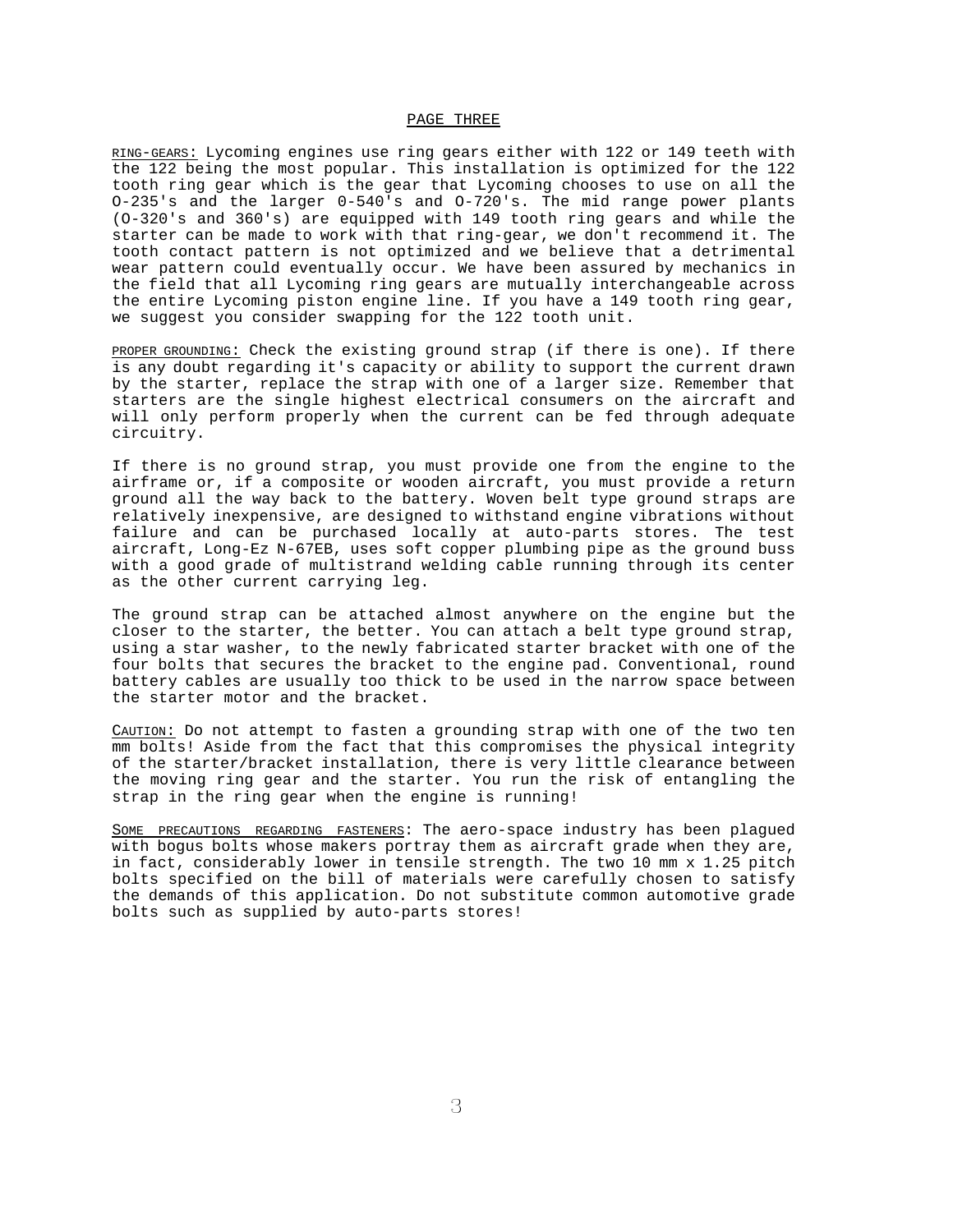### PAGE FOUR

None of the bolt suppliers we contacted were able to supply metric fasteners with heads pre-drilled for safety wire, at least not at prices we considered reasonable. Unless you have access to a supplier of metric fasteners who can provide pre-drilled bolts, we suggest you simply drill the bolt-heads yourself. You can easily prepare the heads for safety wire in a drill press with a 1/16" drill. Be certain to chamfer both the entry and exit sides of each hole with a countersink so as not to chafe the safety wire.

We considered drilling out the metric threads on the starter housing and retapping the bosses to the next American size. We even considered installing Heli-coil inserts. While this would have facilitated the selection of US standard aircraft fasteners, it would also reduced the amount of material actually supporting the starter and the modification would have ruined the core value. It would also complicate future replacement and make matters far more expensive.

One of the advantages of using a stock unit is that a replacement can be found on the shelf of practically any auto-parts store in the Country and installed "as-is". If the older unit has been modified, not only is it likely to be rejected by a vendor as an exchange unit but you will now be faced with having to drill and tap the replacement starter before it can be installed. We believe that the starter unit should be used "as-is" without modifications.

#### IMPORTANT

ALL MATERIALS ARE SUBJECT TO FAILURE FROM FATIGUE. NONE ARE EXCEPTED FROM THIS FUNDAMENTAL LAW OF PHYSICS. WE BELIEVE IT PRUDENT AND IN THE INTERESTS OF SAFETY TO PERIODICALLY REMOVE WELDED DEVICES FROM THE A/C AND TO MAGNAFLUX OR X-RAY THEM BEFORE RETURNING THEM TO SERVICE.

THIS SHOULD BE PERFORMED AT LEAST ONCE A YEAR, PREFERABLY DURING THE "ANNUAL" FOR NON-AEROBATIC AIRCRAFT AND MORE FREQUENTLY FOR MACHINES USED TO PERFORM AEROBATIC MANEUVERS.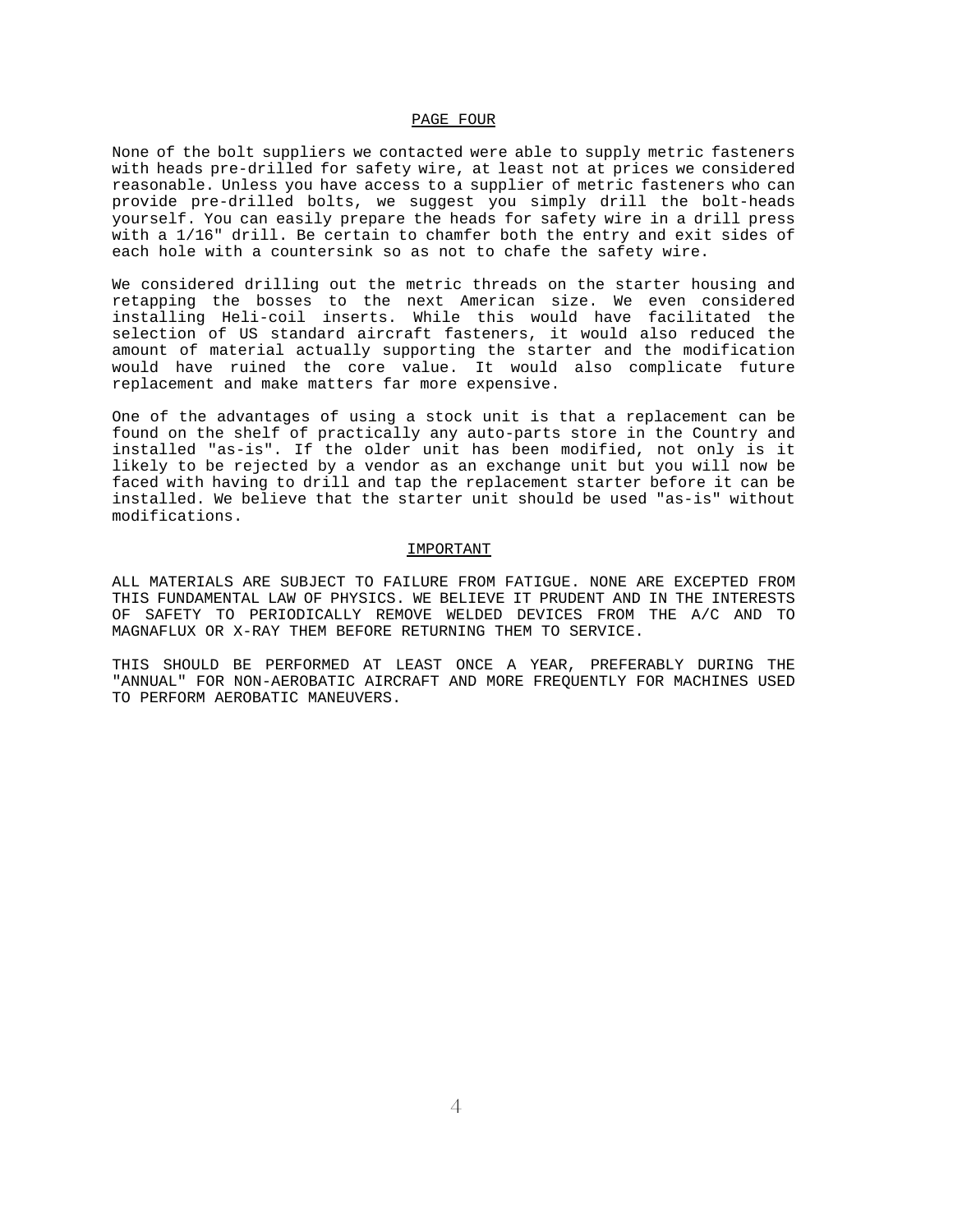# PAGE FIVE

## BILL OF MATERIALS

ITEM: 3/16" 4130 Chrome-Moly Steel plate QUANTITY: 4" x 10" (minimum for one complete bracket)

SUPPLIERS:

Dillsburg Airplane Works, (deals exclusivly in metals) RD #3, Dillsburg, PA 17019 (717) 432-4589

Wicks Aircraft Supply, (limited & not as specialized) 410 Pine Street, Highland, IL 62249 (800) 221-9425

\* \* \* \* \* \* \* \* \* \* \* \* \* \* \* \* \* \* \* \* \* \* \* \*

ITEM: 10 mm Metric Fasteners QUANTITY: two 10mm x 1.25 bolts 23 mm long (grade 10.9) two M10 flat washers SUPPLIERS: Auto-Metrics Incorporated Metric Screw & Tool Company 24893 Hathaway 9 Lake Street Farmington, Michigan 48018<br>(313) 477-8001 (313) 477-8001 (800) 638-7421 (617) 245-4950 \* \* \* \* \* \* \* \* \* \* \* \* \* \* \* \* \* \* \* \* \* \* \* \*

ITEM: Starter 12 Volt DC, 1.9 hp geared unit; Lester Number 16760 QUANTITY: One SUPPLIERS: Check local automotive parts jobbers

Note: "Lester Numbers" are the automotive equivalent of wattage in light bulbs and AN values in fasteners. A Lester Number is of more value to you than what year or car the unit was in, simply because different starter manufacturers will often supply one starter style to many car manufactures. Use the Lester number when asking for starter units and be sure the unit is really re-manufactured, not just cleaned and spray painted as some will do.

\* \* \* \* \* \* \* \* \* \* \* \* \* \* \* \* \* \* \* \* \* \* \* \*

Computer Certainty, Inc, Post Office Box 494 Milford, New Jersey 08848 - 0494

E-mail: CCIVORTEX @ BLAST.NET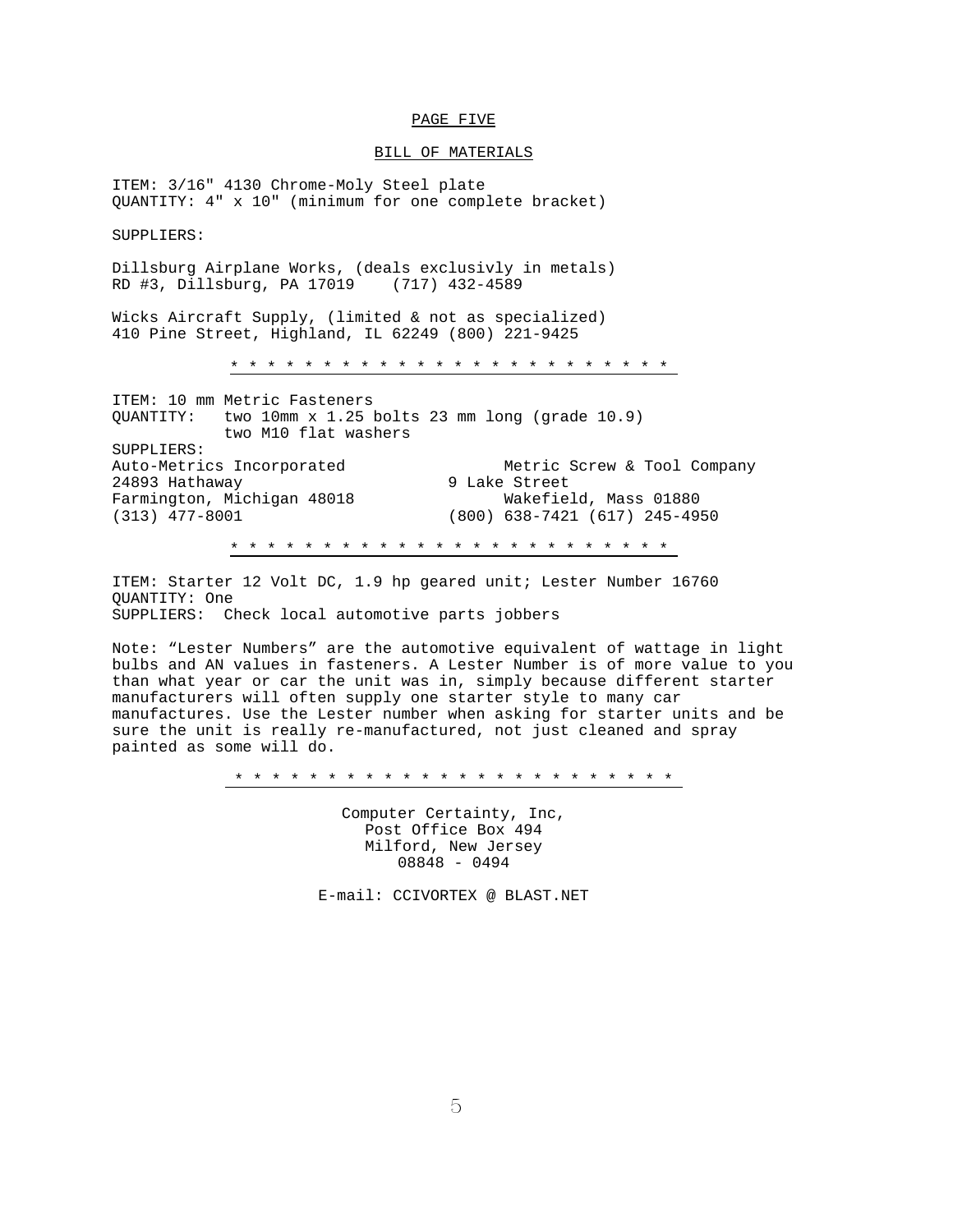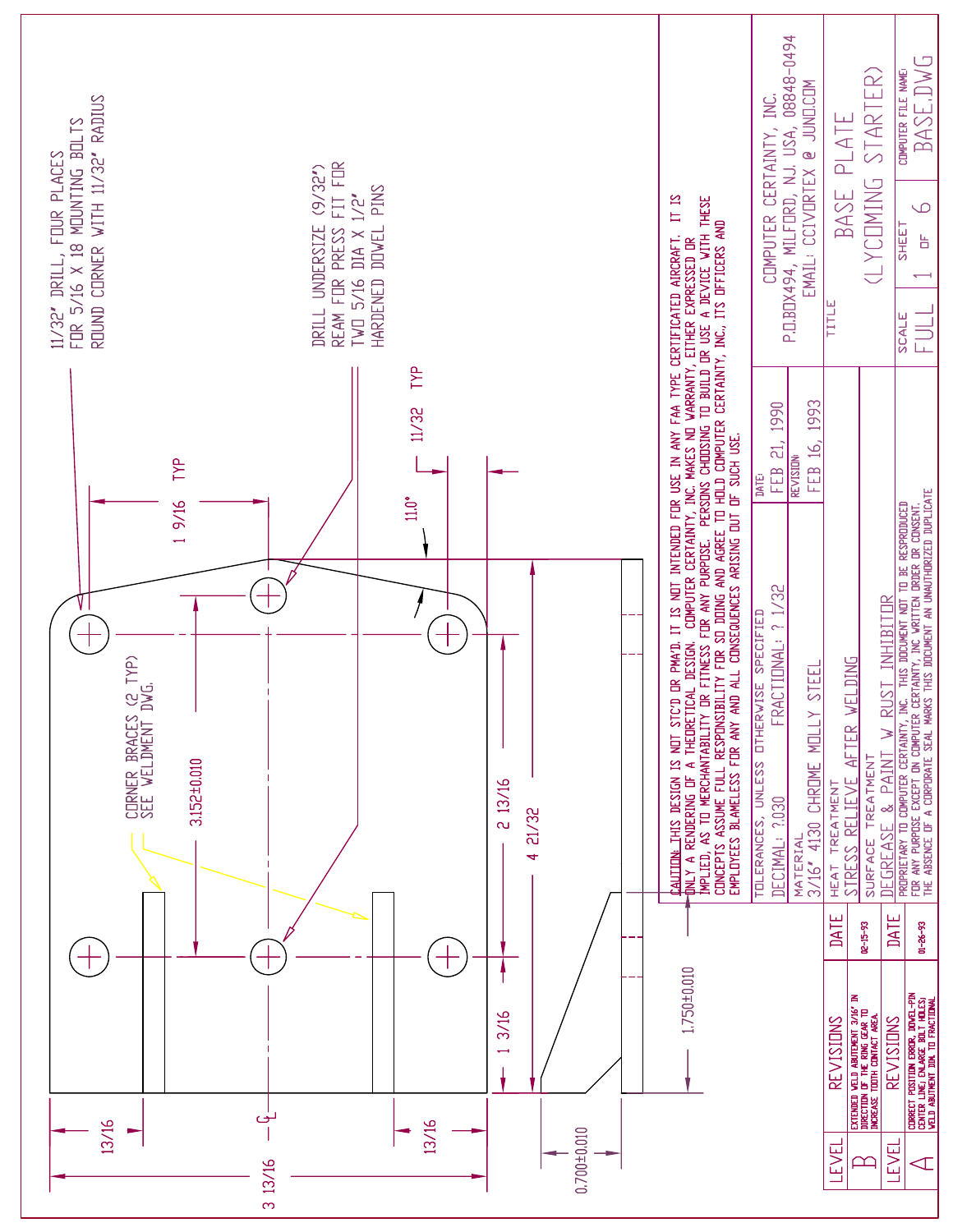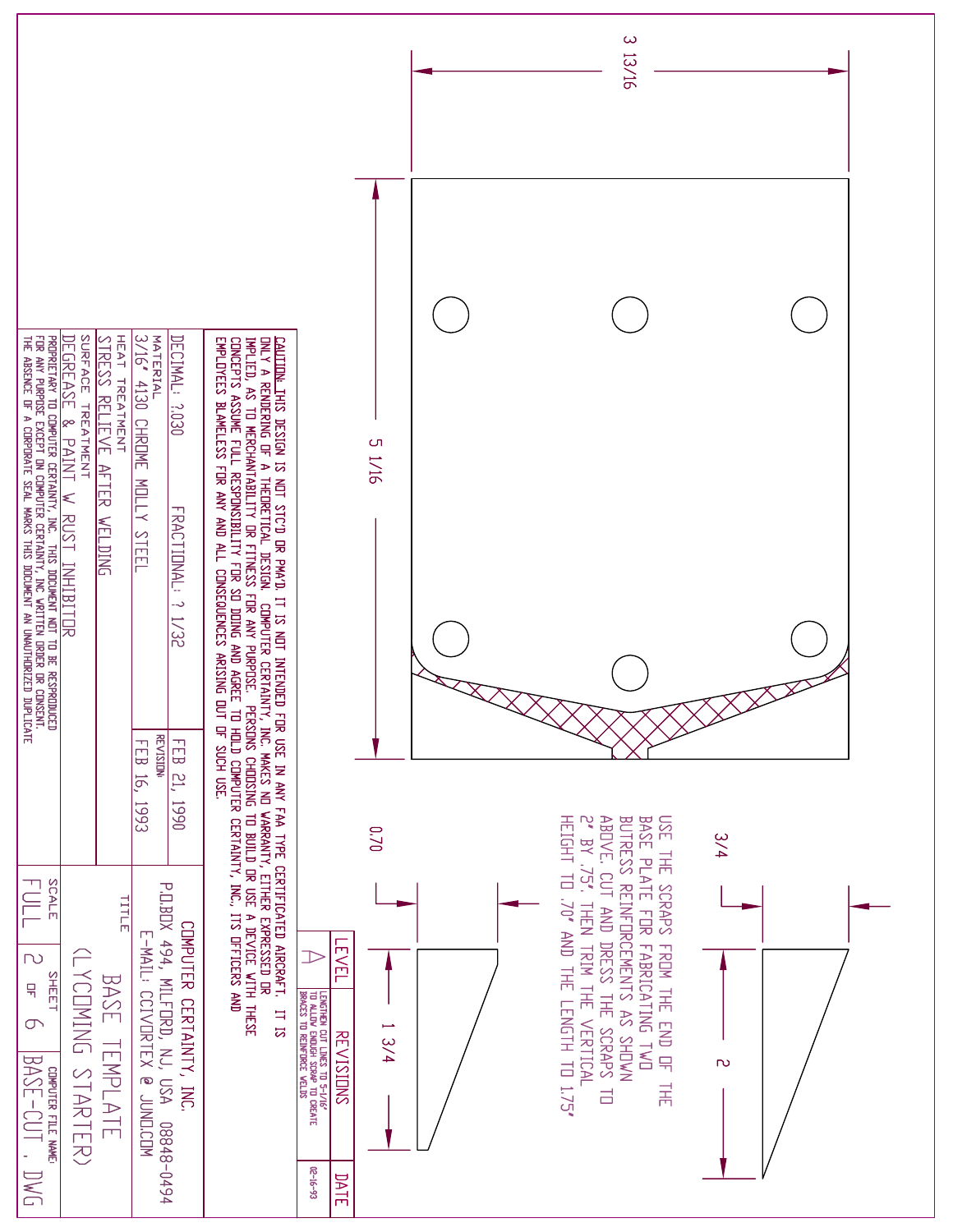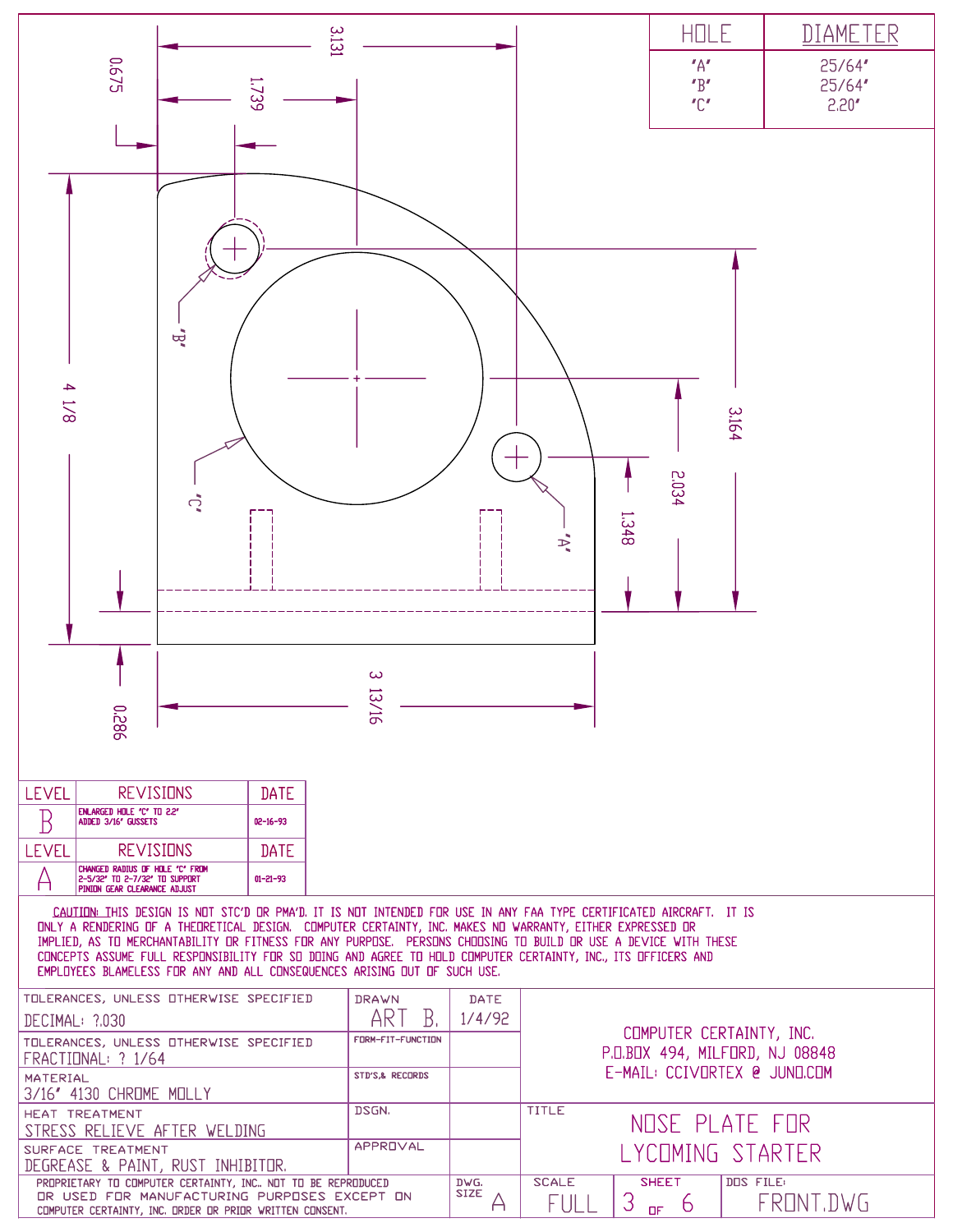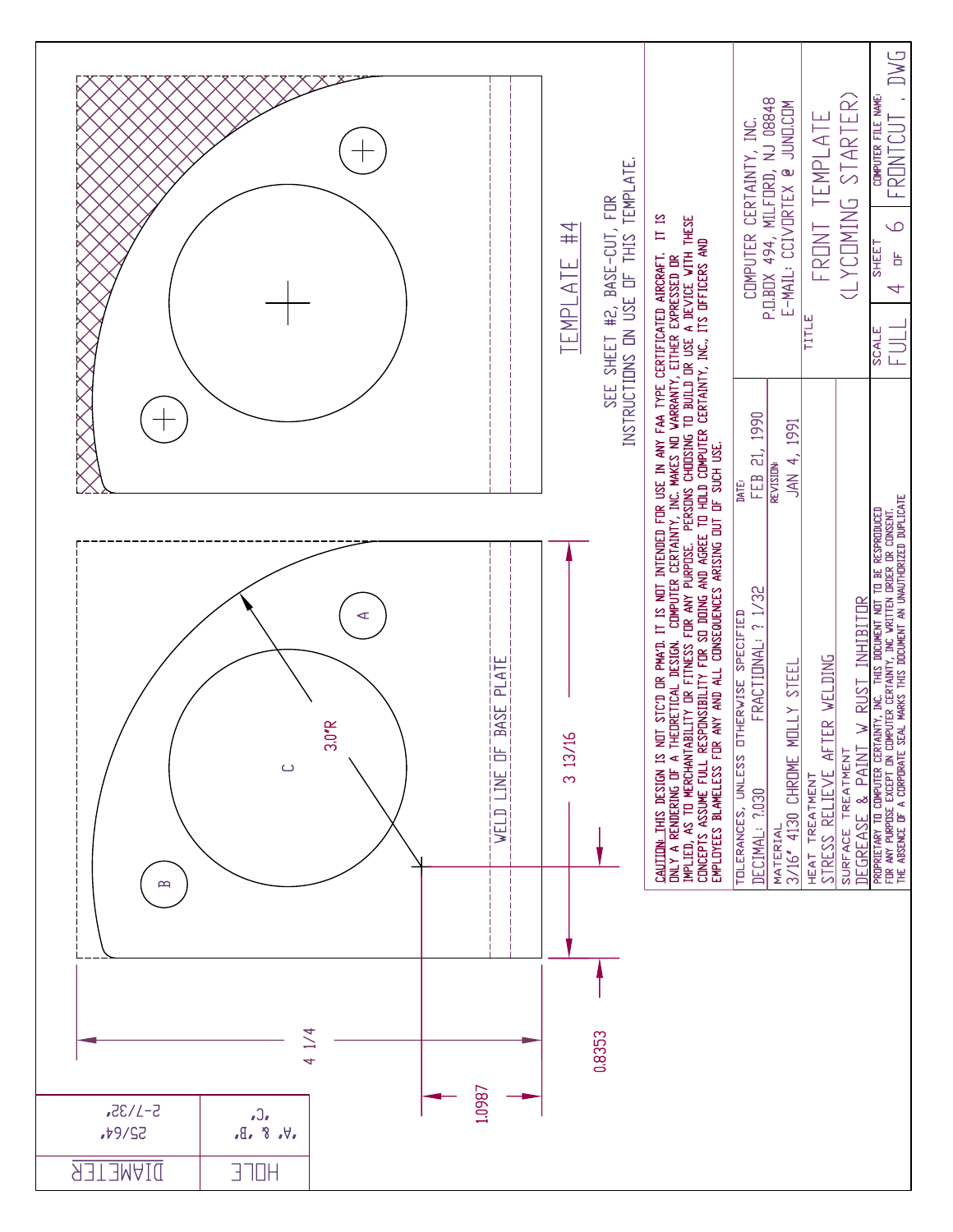